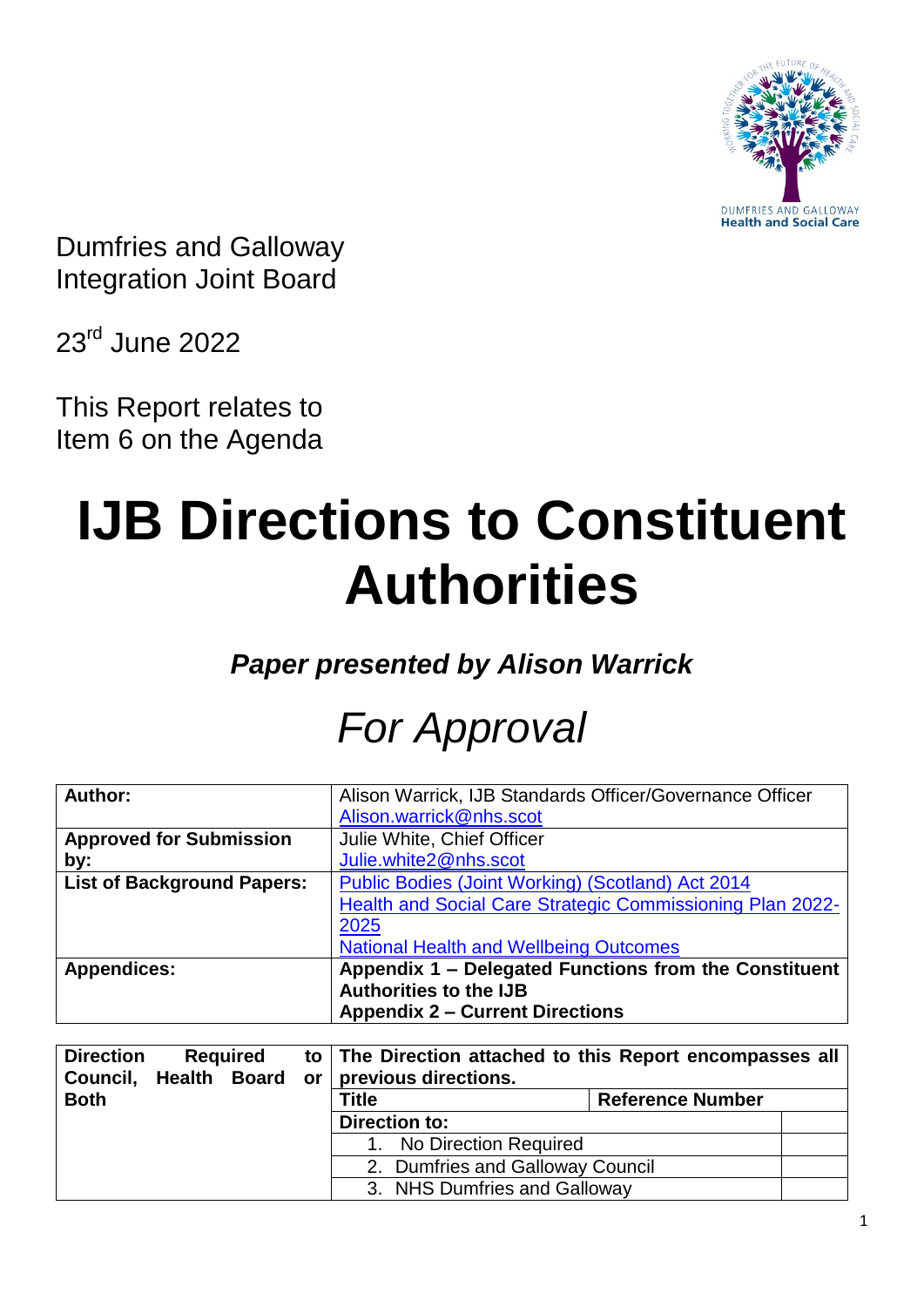| 4. Dumfries and Galloway Council and NHS $ X $ |  |  |  |
|------------------------------------------------|--|--|--|
| Dumfries and Galloway                          |  |  |  |

# **1. Introduction**

1.1 The issuing of Directions to either or both NHS Dumfries and Galloway or Dumfries and Galloway Council (the constituent authorities) by the Integration Joint Board (IJB) is a legally binding process which provides the IJB with the means by which to deliver its Strategic Commissioning Plan.

#### **2. Recommendations**

- 2.1 **The Integration Joint Board is asked to approve the following directions to the constituent authorities:**
	- **Approve the submission of an overarching direction to NHS Dumfries and Galloway and Dumfries and Galloway Council**
	- **Agree that a Short Life Working Group progress discussions regarding annual directions**

# **3. Background and Main Report**

- 3.1 Under the Public Bodies (Joint Working) (Scotland) Act 2014 integration authorities (also known as IJBs)were provided with the mechanism in which to issue legally binding directions to either or both constituent authorities, in this area this would be NHS Dumfries and Galloway and Dumfries and Galloway Council. This is to enable the IJB to action its Strategic Commissioning Plan and to carry out each function delegated to it by the constituent authorities.
- 3.2 Following discussions it was agreed that a single overarching direction would be sent this year due to system pressures.
- 3.3 The text within the proposed overarching direction is as follows:

*Dumfries and Galloway IJB instruct both constituent authorities to continue to carry out health and social care functions (including acute hospitals) within the delegated budget of £421m to fulfil the needs set out within the Strategic Commissioning Plan and the 9 National Health and Wellbeing Outcomes for Health and Social Care.*

- 3.4 Members are provided with the assurance that a short life working group will be set up to take forward how the annual directions will be formulated for the next financial year.
- 3.5 All directions issued will be reviewed on a bi annual basis via the IJB Committee structure.

# **4. Conclusions**

4.1 Members are asked that given the information provided to them within the Report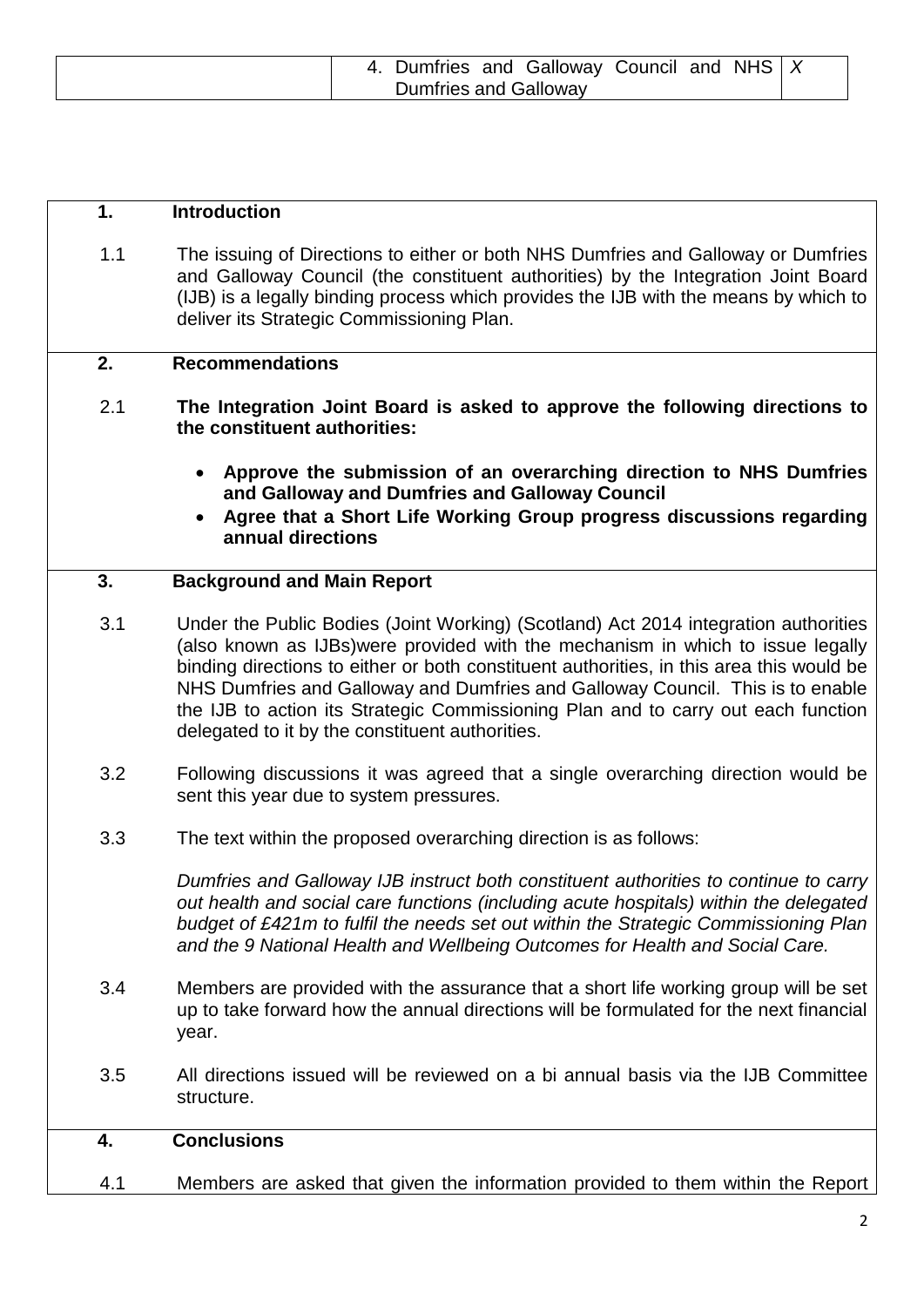|                  | that they approve the issuing of the proposed annual direction.                                                                                           |  |  |  |
|------------------|-----------------------------------------------------------------------------------------------------------------------------------------------------------|--|--|--|
| 5.               | <b>Resource Implications</b>                                                                                                                              |  |  |  |
| 5.1              | There are no additional staffing or financial resource implications as a result of this<br>report.                                                        |  |  |  |
| 6.               | Impact on Integration Joint Board Outcomes, Priorities and Policy                                                                                         |  |  |  |
| 6.1              | Both the Strategic Commissioning Plan and the National Health and Wellbeing<br>Outcomes have been taken into consideration whilst issuing this direction. |  |  |  |
| $\overline{7}$ . | <b>Legal and Risk Implications</b>                                                                                                                        |  |  |  |
| 7.1              | The issuing of Directions is a legally binding process.                                                                                                   |  |  |  |
| 8.               | <b>Consultation</b>                                                                                                                                       |  |  |  |
| 8.1              | The content of this Report has been shared with the Chief Officer.                                                                                        |  |  |  |
| 9.               | <b>Equality and Human Rights Impact Assessment</b>                                                                                                        |  |  |  |
| 9.1              | As the content of this report does not propose a change in policy or strategy an<br>EQIA is not required.                                                 |  |  |  |
| 10.              | <b>Glossary</b>                                                                                                                                           |  |  |  |
| 10.1             |                                                                                                                                                           |  |  |  |
|                  | <b>EQIA</b><br><b>Equalities Impact Assessment</b>                                                                                                        |  |  |  |
|                  | <b>IJB</b><br><b>Integration Joint Board</b>                                                                                                              |  |  |  |
|                  |                                                                                                                                                           |  |  |  |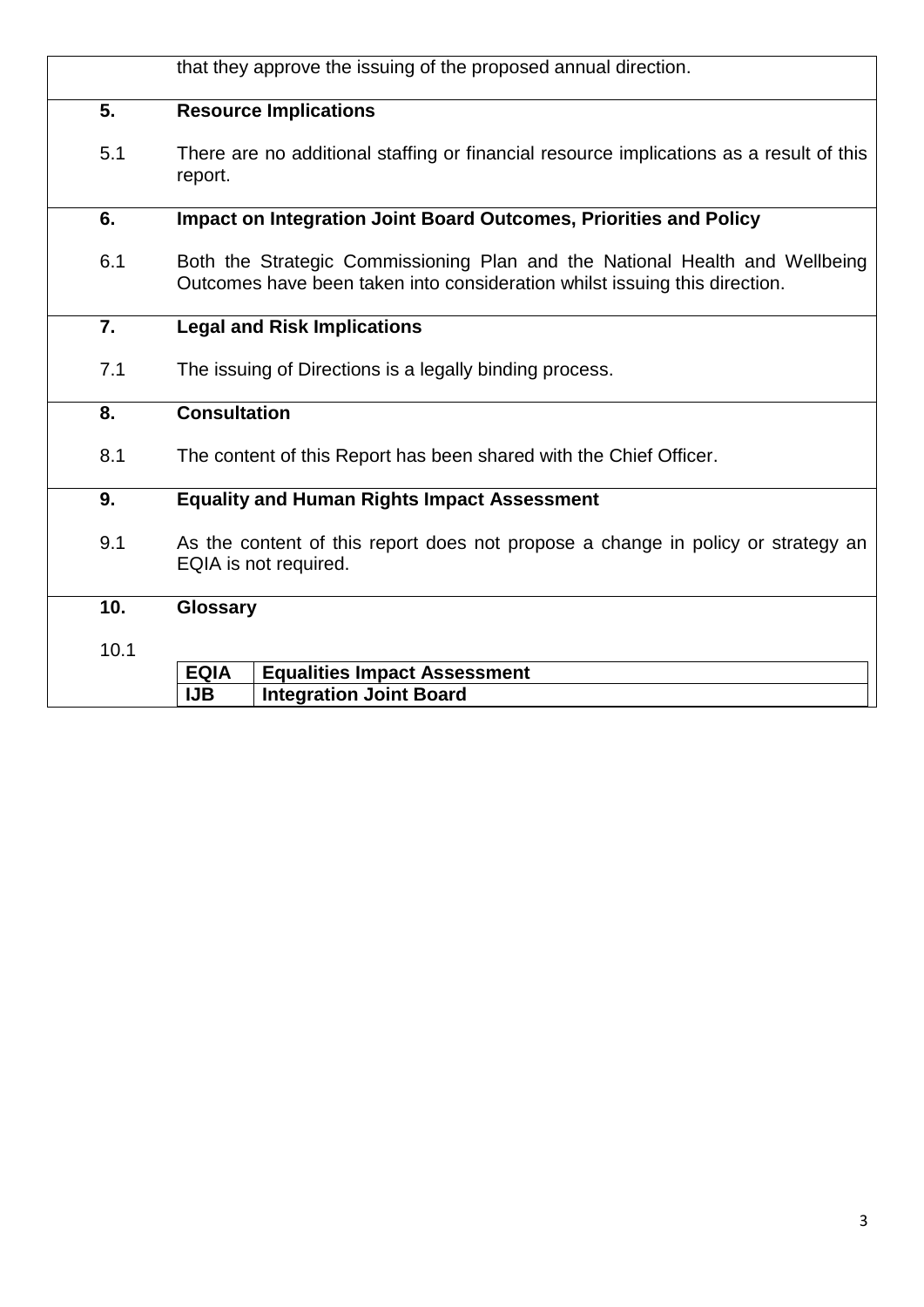DUMFRIES AND GALLOWAY

# **Dumfries and Galloway Integration Joint Board**

# **DIRECTION**

# **(ISSUED UNDER SECTIONS 26-28 OF THE PUBLIC BODIES (JOINT WORKING) (SCOTLAND) ACT 2014)**

|      | Title of Direction and Reference Number                                                                            | Reference Number will be added once the direction is formally logged                                                                                                   |                                                                                                                                                                                                                                                                                              |  |
|------|--------------------------------------------------------------------------------------------------------------------|------------------------------------------------------------------------------------------------------------------------------------------------------------------------|----------------------------------------------------------------------------------------------------------------------------------------------------------------------------------------------------------------------------------------------------------------------------------------------|--|
| 2.   | Date Direction Issued by Integration Joint Board                                                                   | $23rd$ June 2022                                                                                                                                                       |                                                                                                                                                                                                                                                                                              |  |
| 3.   | Date from which Direction takes effect                                                                             | $23^{\text{rd}}$ June 2022                                                                                                                                             |                                                                                                                                                                                                                                                                                              |  |
| 4.   | Direction to                                                                                                       | Health and Wellbeing Outcomes for Health and Social Care.                                                                                                              | Dumfries and Galloway IJB instruct both constituent authorities to<br>continue to carry out all health and social care functions (including<br>acute hospitals) within the delegated budget of £421m to fulfil the<br>needs set out within the Strategic Commissioning Plan and the National |  |
| 5.   | Does this direction supersede, amend or cancel a<br>previous Direction? If yes, include the reference<br>number(s) | <b>Yes</b>                                                                                                                                                             |                                                                                                                                                                                                                                                                                              |  |
| 6.   | <b>Functions covered by Direction</b>                                                                              | This Direction covers all functions delegated to the Integration Joint<br><b>Board</b>                                                                                 |                                                                                                                                                                                                                                                                                              |  |
| 7.   | <b>Full text of Direction</b>                                                                                      | Outline what you are asking the authorities to carry out (this description<br>should include a consideration of the role of the third sector)                          |                                                                                                                                                                                                                                                                                              |  |
| 8.   | Budget allocated by Integration Joint Board to<br>carry out Direction                                              | The total budget allocated to the IJB is £421 million                                                                                                                  |                                                                                                                                                                                                                                                                                              |  |
| 9.   | <b>Desired Outcomes</b>                                                                                            | This direction is proposed to provide authority to the constituent<br>organisations to continue to deliver services on behalf of the Integration<br><b>Joint Board</b> |                                                                                                                                                                                                                                                                                              |  |
| 10.1 | Is there a need for engagement with the third                                                                      | <b>YES</b>                                                                                                                                                             | <b>NO</b>                                                                                                                                                                                                                                                                                    |  |
|      | sector in delivery of this direction?                                                                              | <b>Tick or Cross</b>                                                                                                                                                   | X                                                                                                                                                                                                                                                                                            |  |
|      |                                                                                                                    | If there is a possibility that the service is to be delivered via third sector                                                                                         |                                                                                                                                                                                                                                                                                              |  |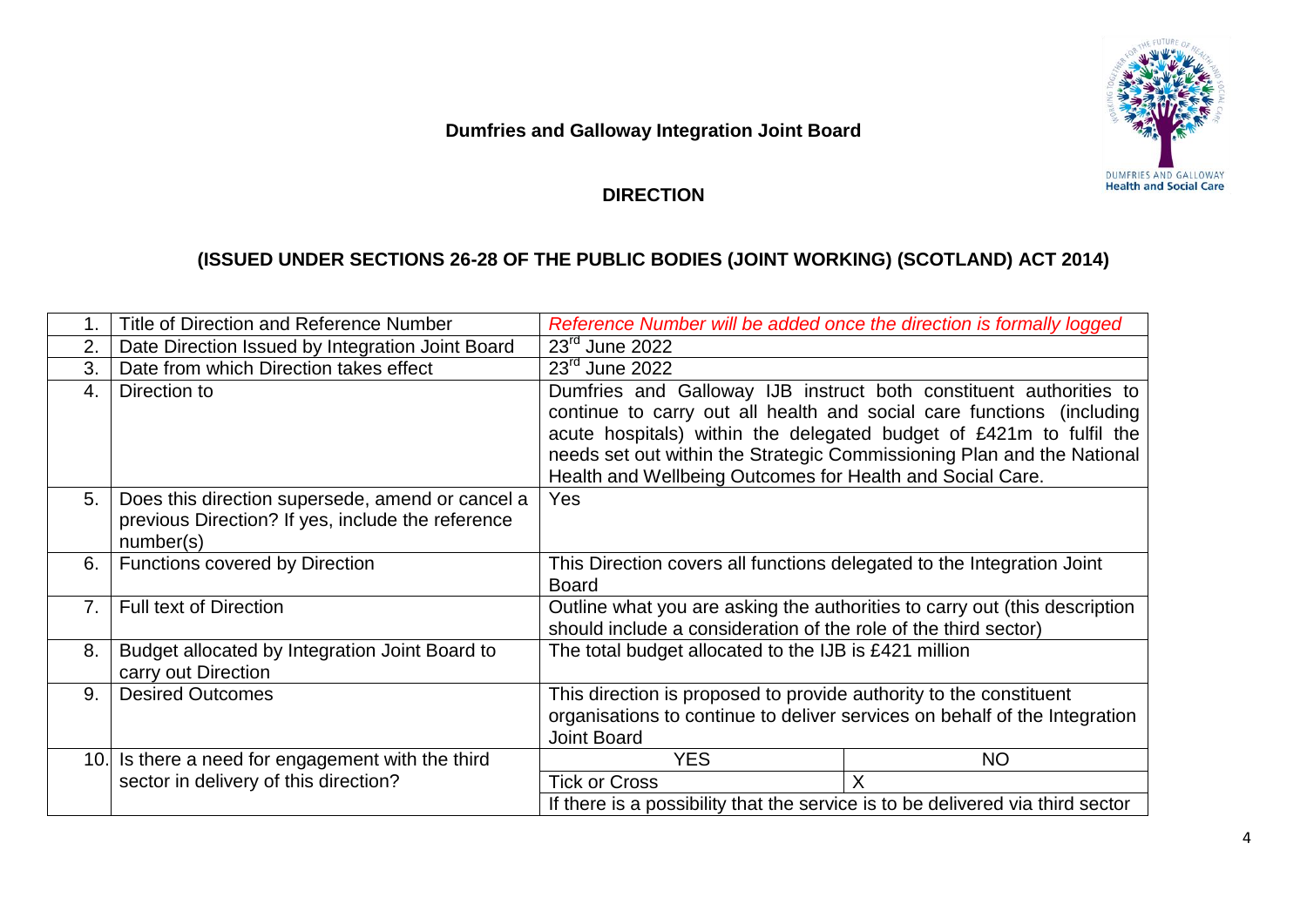|                                         |                                     | organisations there should be consultation with the third sector on the<br>design of the service.                                                             |  |
|-----------------------------------------|-------------------------------------|---------------------------------------------------------------------------------------------------------------------------------------------------------------|--|
| 11. Performance Monitoring Arrangements |                                     | Directions will be reported to the relevant IJB Committee on a 6<br>monthly basis.<br>An annual report of all current Directions will be presented to the IJB |  |
|                                         | 12. Date Direction will be Reviewed | November 2022                                                                                                                                                 |  |